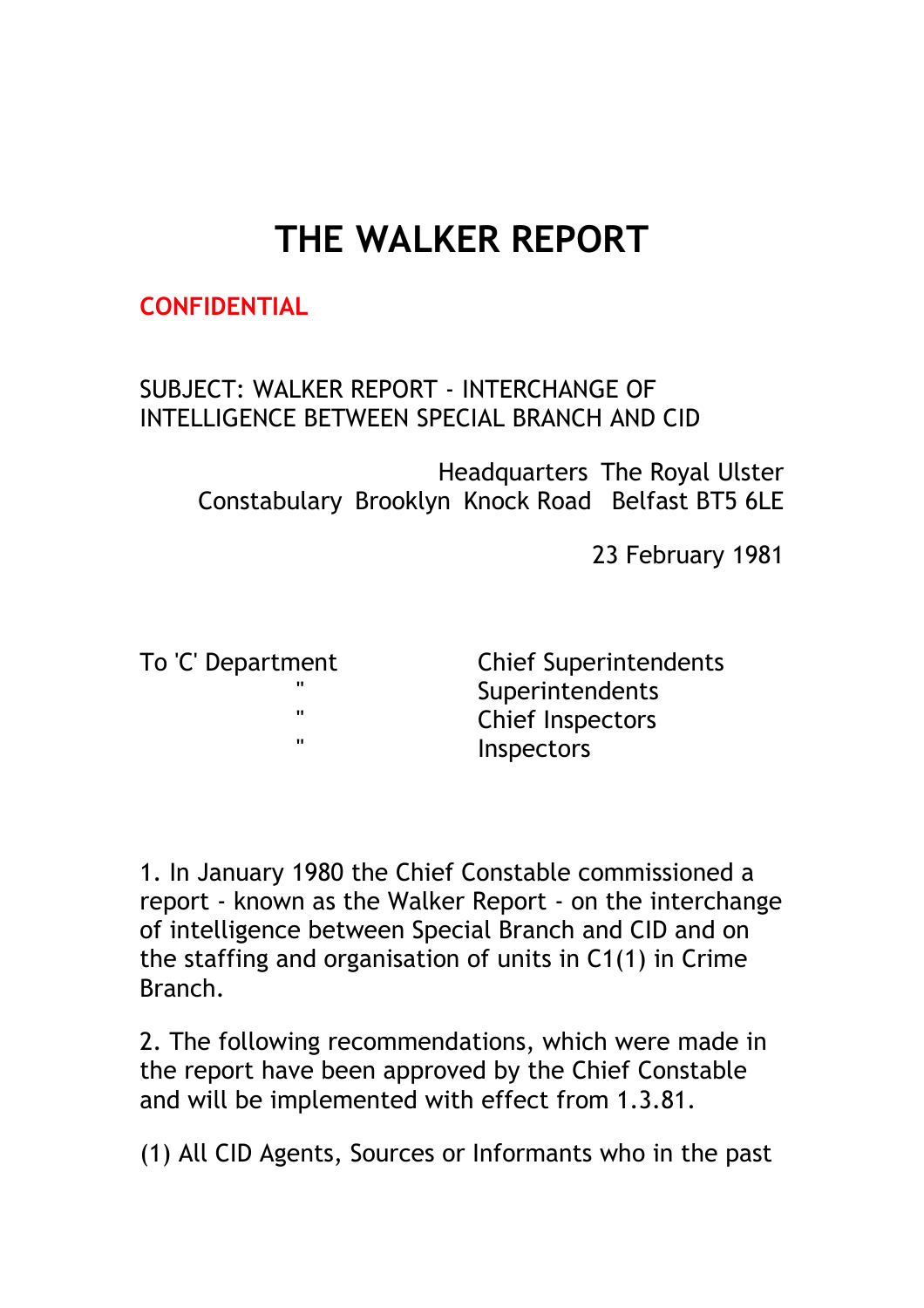have or are currently in a position to report on:

(a) Subversive Crime (b) Non-Subversive Crime

should be declared to D/Chief Superintendent C1 and the Regional D/Superintendent on the attached Pro-forma as at Appendix 'B'.

(2) Detailed instructions regarding the handling of these Agents, Sources or Informants, the preparation of the reports and their dissemination are contained in the attached Appendix 'C'.

## 3. Arrests

All proposals to effect planned arrests must be cleared with Regional Special Branch to ensure that no agents of either RUC or Army are involved. A decision to arrest an agent must only be taken after discussion between Special Branch and CID. If agreement is not possible the matter will be referred to Assistant Chief Constable level. The charging of an agent must be the result of a conscious decision by both Special Branch and CID in which the balance of advantage has been carefully weighed. (Recommendation 5 - para 11).

## 4. Recruiting of Agents/Sources

CID Officers must be alert to the possibility of recruiting as agents the individuals whom they are interviewing. When the opportunity to recruit such a person arises, Special Branch must be involved at an early stage both in de-briefing and handling the agent. It is also important to ensure that information provided by the person so recruited is handled in such a way that his value as an agent is not put at risk at an early stage. (Recommendation 6 - para 12).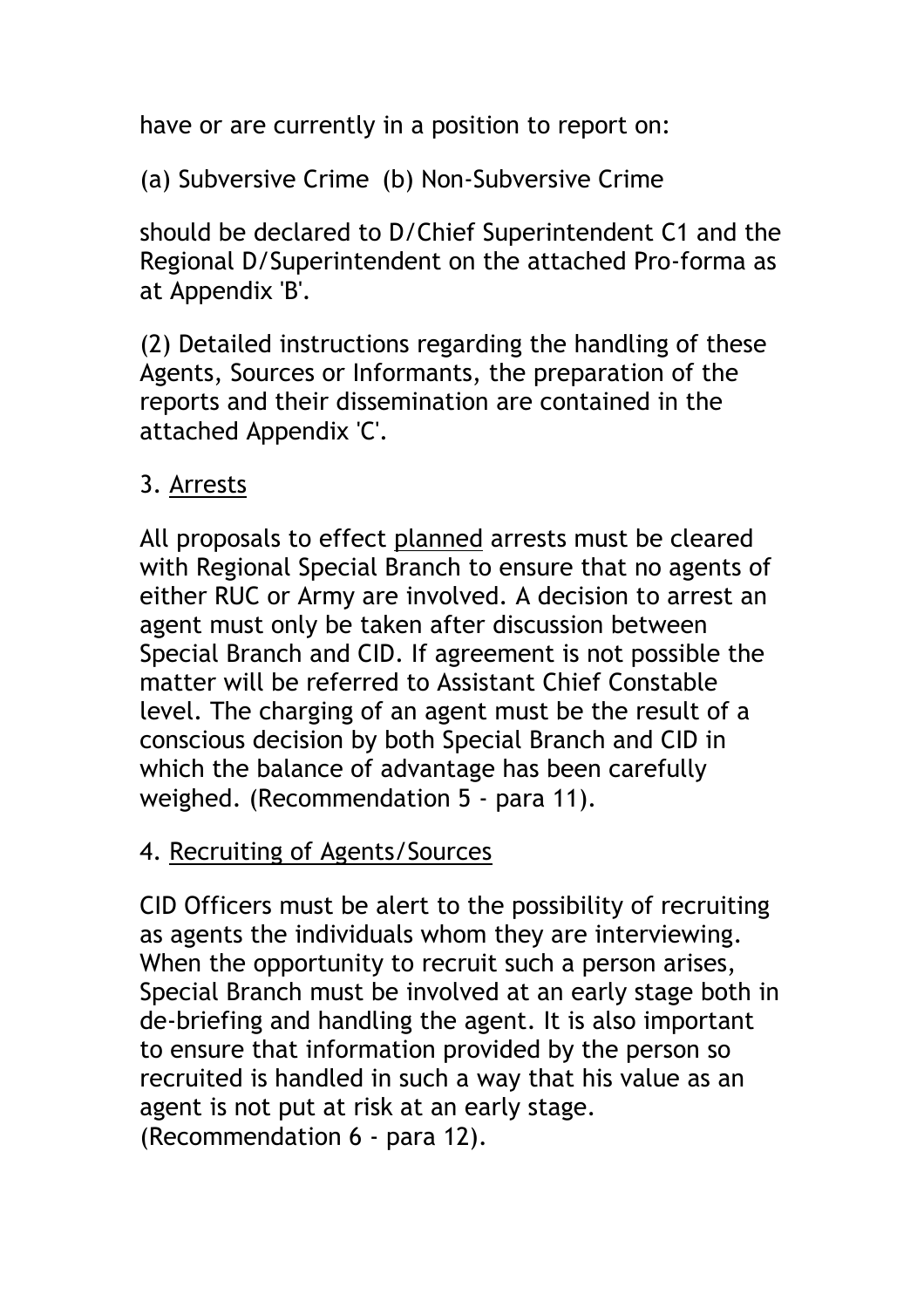#### Interviews

(1) Interviews are an important source of intelligence. Even if the individual is not prepared to talk about his own activities for fear of incriminating himself, he may well be prepared to give valuable intelligence about the activities of others.

The process of persuading an individual to talk often requires patience and there may be a temptation for a busy CID Officer to end an interview with someone who is clearly not going to incriminate himself. Even when an admission has been obtained, an individual may be able to give other valuable intelligence. It is imperative that CID Officers seize every opportunity to acquire intelligence on subversive organisations. To this end interviews will be conducted by Officers who are well informed about the individual in custody and supported by those best able to direct the questioning and follow up the intelligence obtained. It is vitally essential that in this area the closest co-operation exist between Special Brunch and CID. (Recommendation 7 - para 13).

(2) The following rules will be adopted for interviews:

(a) CID Officers must always be aware of the possibility of obtaining intelligence in addition to admissions. The exploitation of these opportunities requires Special Branch Officers as well as CIU and Collators to support interviews at Regional and Divisional level.

(b) If a CID Officer concludes that a person being interviewed is not going to make an admission but may have intelligence of value, he will arrange for the interview to be taken over by Special Branch.

(c) When a person in custody has made an admission or admissions to CID and the CID Officer feels that that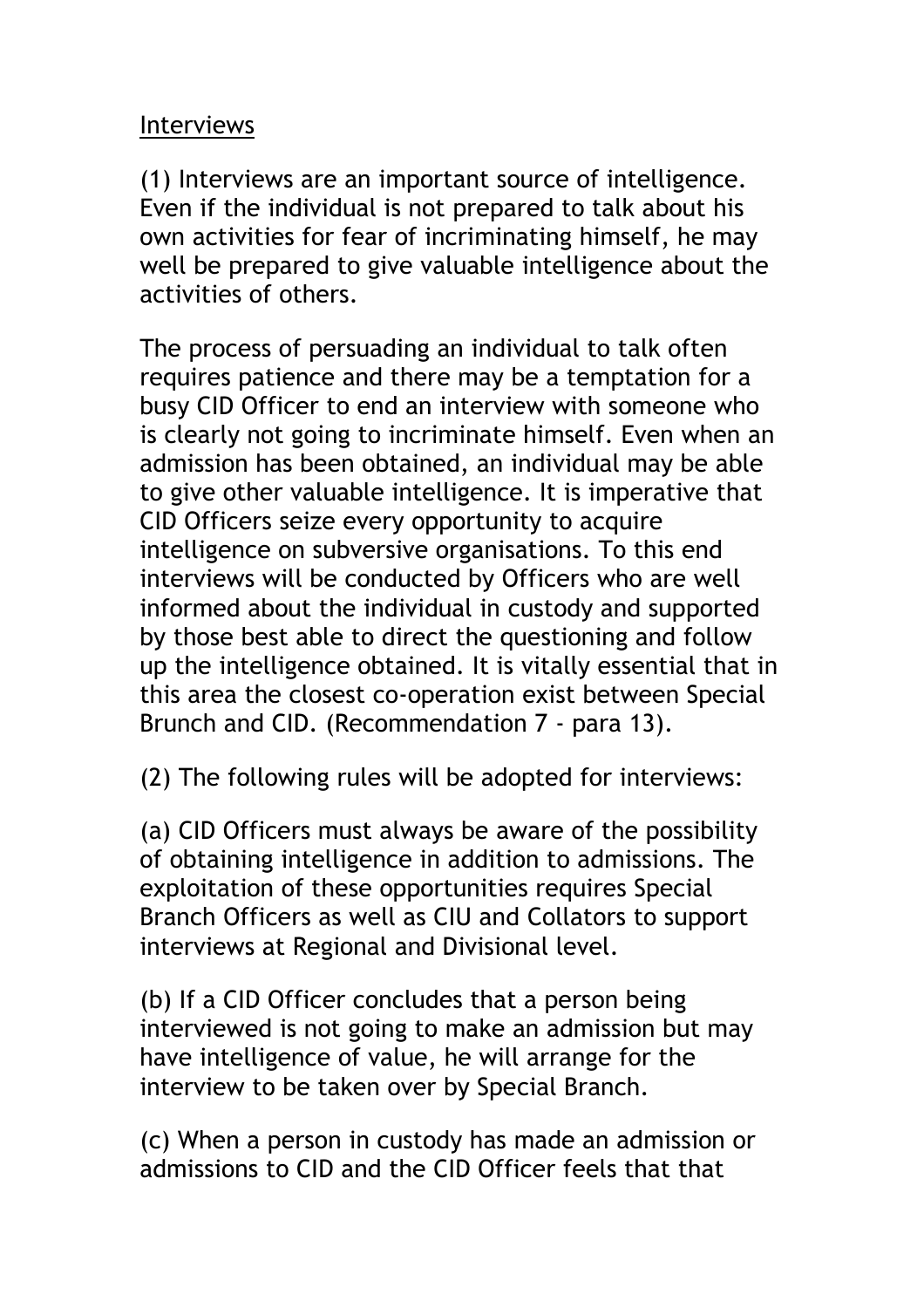person may have intelligence of value it is desirable that Special Branch be given an opportunity to question such person. In those circumstances CID, on completion of questioning, should prefer charges and, where possible, arrange the Court in such a way that a reasonable period will elapse between charging and appearance in Court to enable Special Branch to question the person concerned for intelligence purposes.

## 5. Intelligence Briefs

Records should show when intelligence from interviews is handed over by CID. The originator of an intelligence folder will show in his records when intelligence from an interview is received (including nil returns when the interviewee refused to talk) in order that delays in producing reports can be taken up with the CID Officers concerned. (Recommendation 9 - para 18).

# 6. SB Intelligence - Forms 5/56

Special Branch Officers have been instructed to record as much intelligence as possible on Forms 5/56 passed to CIS.

# 7. D/Chief Superintendent C1 - Maintenance of index

D/Chief superintendent C1 will maintain an index of the main informants. He will seek from CID Officers a declaration of areas of criminal activity covered by their informants. This survey should be concluded as quickly as possible. To enable him to exercise better control of this area he needs to know the name of every casual contact or informant of CID Officers. He should establish a procedure for securing these declarations and maintain a secure index in his office for holding the identity of informants. To this end each CID Officer is now required to indicate the contacts he has with the criminal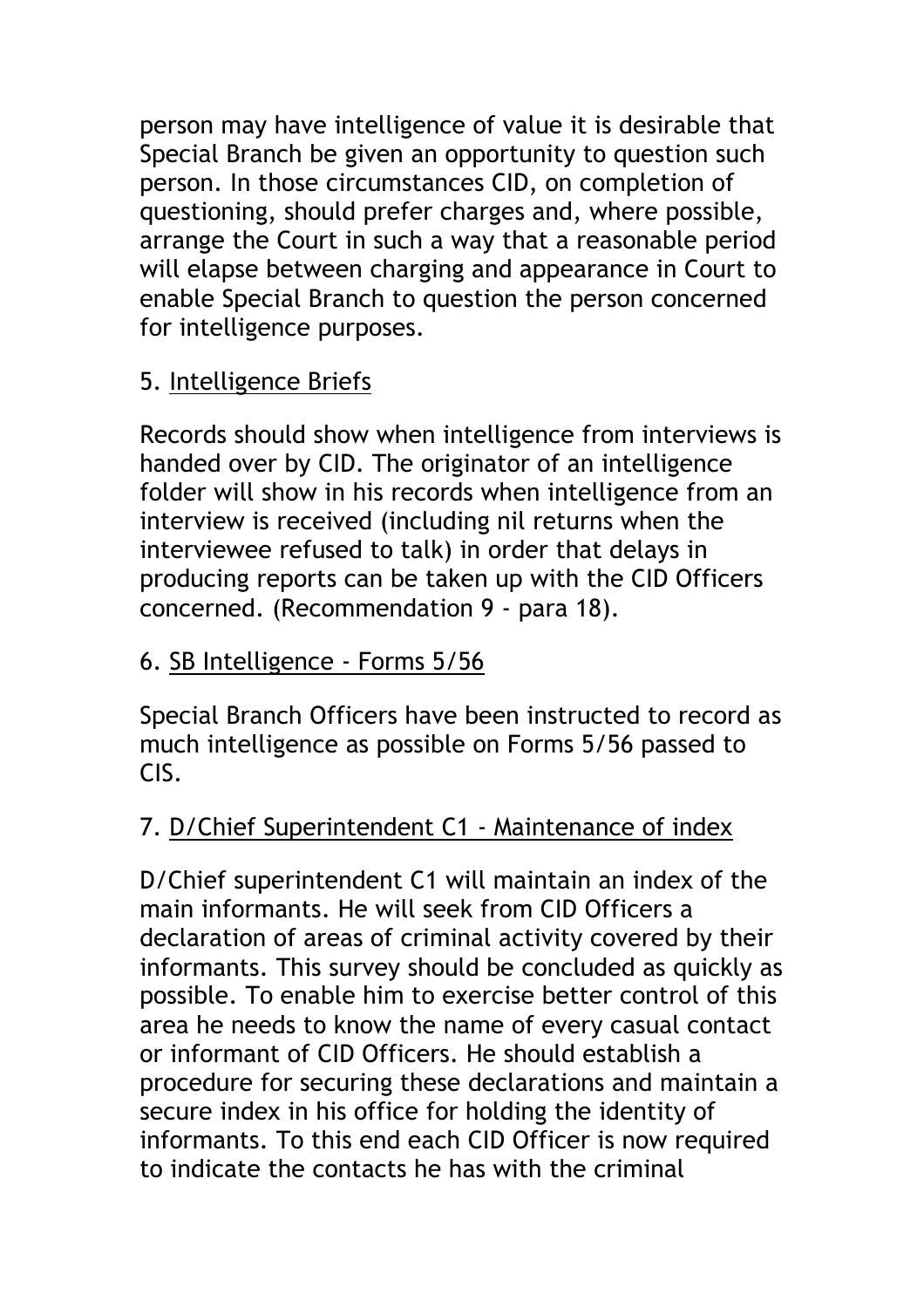fraternity and the nature of the criminal activity whether 'ordinary' crime or subversive crime upon which his source can supply information. The survey will be carried out immediately by Regional CID Superintendents and a consolidated return forwarded, by hand, to D/Chief Superintendent C1. These returns will be made by each CID Officer completing the pro-forma attached - Appendix 'B'. (Recommendations 13 & 14 - paras 23 & 25).

## 8. Causal contacts - Collators records

Many Police Officers have in the course of their duties established a wide range of trusted contacts throughout the community whom they may use during enquires of a confidential nature including investigations into crime. Other Police Officers are unlikely to be aware of these contacts and potentially valuable assistance may be lost. Collators will indicate on street and premises location cards the names of the Police Officer(s) having such contacts. Such location cards will show only the name of the street or area and the name of the Police Officer having the contact. Other Police Officers seeking assistance should be referred to the Police Office concerned. No reference as to the identity of the contact will be made on these records. (Recommendation 15 para 26).

# 9. Regional Criminal Intelligence Units

All reports by CID of interviews with a subversive connection will be passed direct to CIUs. It is no longer necessary for CIU to maintain the vehicle indices nor should they carry out the basic research into weapons and explosives but rely on DRC and WEIU. DRC or WEIU, as appropriate, will issue to CIUs, on a regular basis, copies of their charts on weapon use. CIUs will receive ICS charts of subversive groups. The Enquiry Bureau in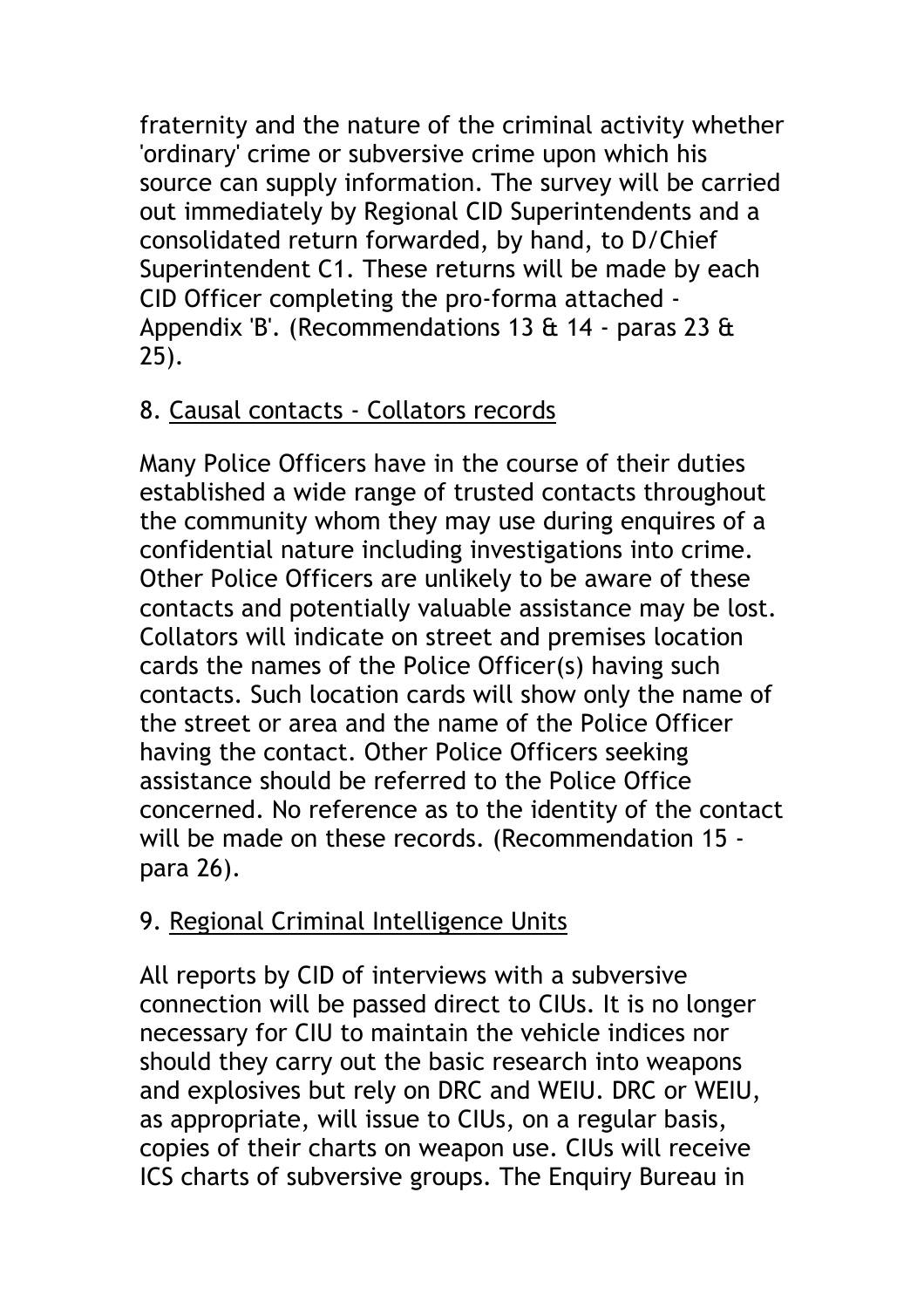Belfast will be amalgamated with the CIU, Belfast Region. (Recommendation 19 - 23 inclusive - paras 36 - 40 respectively).

## 10. SB Intelligence Briefs for HQ Crime Squad

Special Branch intelligence briefs for Headquarters Crime Squad will now be prepared by ICS. This must be done in a way that provides CID with the information in such detail as is possible, bearing in mind the need to protect sources. When intelligence briefs have been produced it is clearly important that Special Branch Officers involved should, whenever possible, discuss them with the CID Officers who will be conducting the interviews. (Recommendation 25 - para 46).

# 11. Transfer of WEIU to Special Branch

WEIU with effect from 1 September 1980 was transferred to Special Branch. Any CID requirement on WEIU should be put to Superintendent E3. (Recommendation 28 -para 54).

# 12. Transfer of DRC to Special Branch

DRC with effect from 1 September 1980 was transferred to Special Branch (E3). (Recommendation 34 - para 64).

# 13. Responsibilities D/Superintendent C1(1)

Consequent on the transfer of ICS, WEIU and DRC, the following units -CIS, CIU, Collator and MO - will form a single coherent grouping solely concerned with criminal intelligence. The responsibility of the Superintendent C1 (1) will be:

(a) To ensure that there is an effective interchange of intelligence between Special Branch and CID.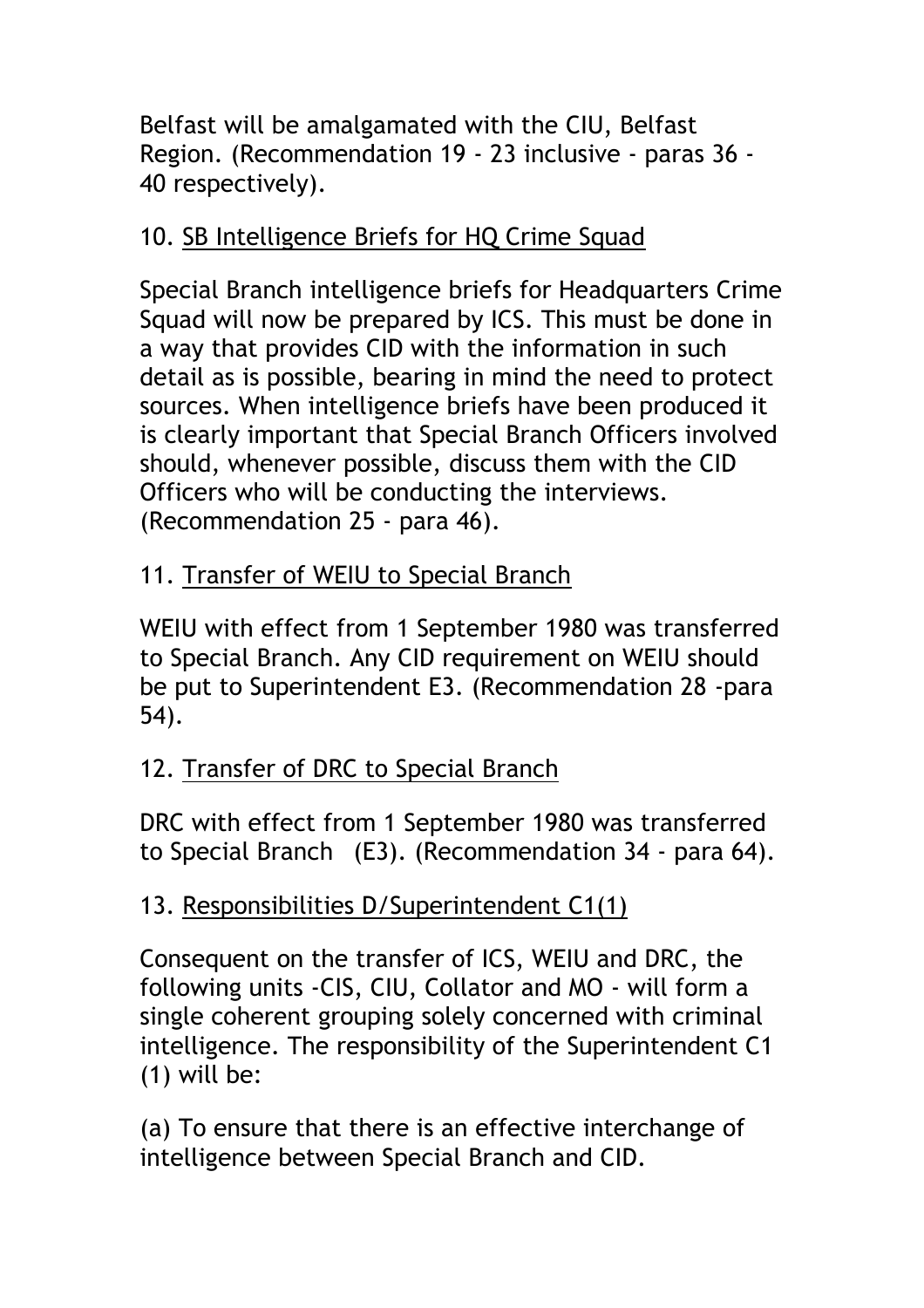In this he will work very closely with Superintendent E3 Special Branch to see that CID requirements are met by Special Branch.

(1) To develop the criminal intelligence system. This will involve him in regular visits to CIUs and Collators offices; discussions with Divisional and Sub- Divisional Commanders to secure their full support of the system and their co-operation in replacing unsuitable collators.

(2) To ensure that the Criminal Intelligence System is meeting the requirements of CID. (Recommendation 36 para 66 ).

#### 14. Special Branch & CID Co-operation

Co-operation between Special Branch and CID should be a matter of conscious policy at all levels. Efforts must be made to develop trusted relationships and maximum liaison. Senior Officers must be prepared to take a firm line where poor relationships are interfering with the efficient conduct of business, even if this entails the transfer of staff who insist on conducting business their own way to the detriment of the overall objectives of the Force.

15. Force Order Ref C352/70 under the same heading dated 8.9.80 is cancelled and should be destroyed

16. All officers under your command should be fully acquainted with these instructions.

J A Whiteside

Assistant Chief Constable 'C'

Copies to: Chief Constable Deputy Chief Constable All Assistant Chief Constables All Divisional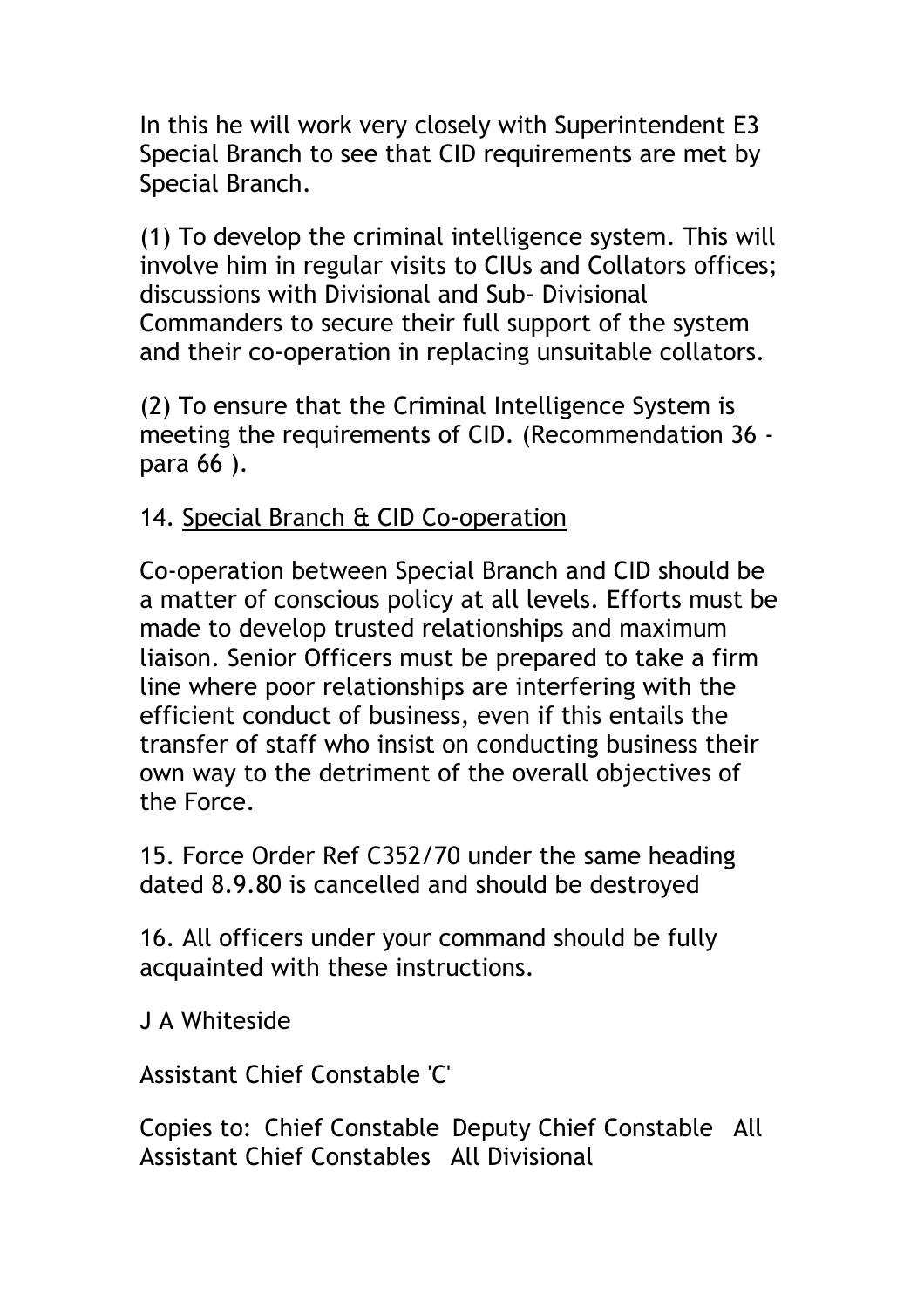Commanders All Collators and Field Liaison Officers

## SUBJECT: WALKER REPORT INTERCHANGE OF INTELLIGENCE BETWEEN SPECIAL BRANCH AND CID

1. It was necessary to review the instructions contained in Paragraph 2 of this office's C352/70 dated 8.9.80 and in particular Paragraph 2(ii)C so that the recommendations contained in the above report and approved by the Chief Constable may be fully implemented.

2. Apart from the establishment of a system of reporting information regarding non-subversive crime, the other main purpose of the Report was to ensure that the fullest possible consultation and co-operation exists between SB and CID with regard to subversive crime.

3. These instructions are designed to set out the procedures for reporting on each type of crime, i.e. Subversive and Non-Subversive.

#### **SUBVERSIVE CRIME:**

4. The following directions have been approved and will be implemented forthwith except where otherwise stated:

5. All past and current CID agents and sources which have or are supplying intelligence of a subversive nature should be declared on the appropriate pro-forma to The D/Chief Superintendent, C1 and to The Regional CID Superintendent (copies to each by Hand under TOP SECRET cover).

6. The following ground rules will be adopted for agent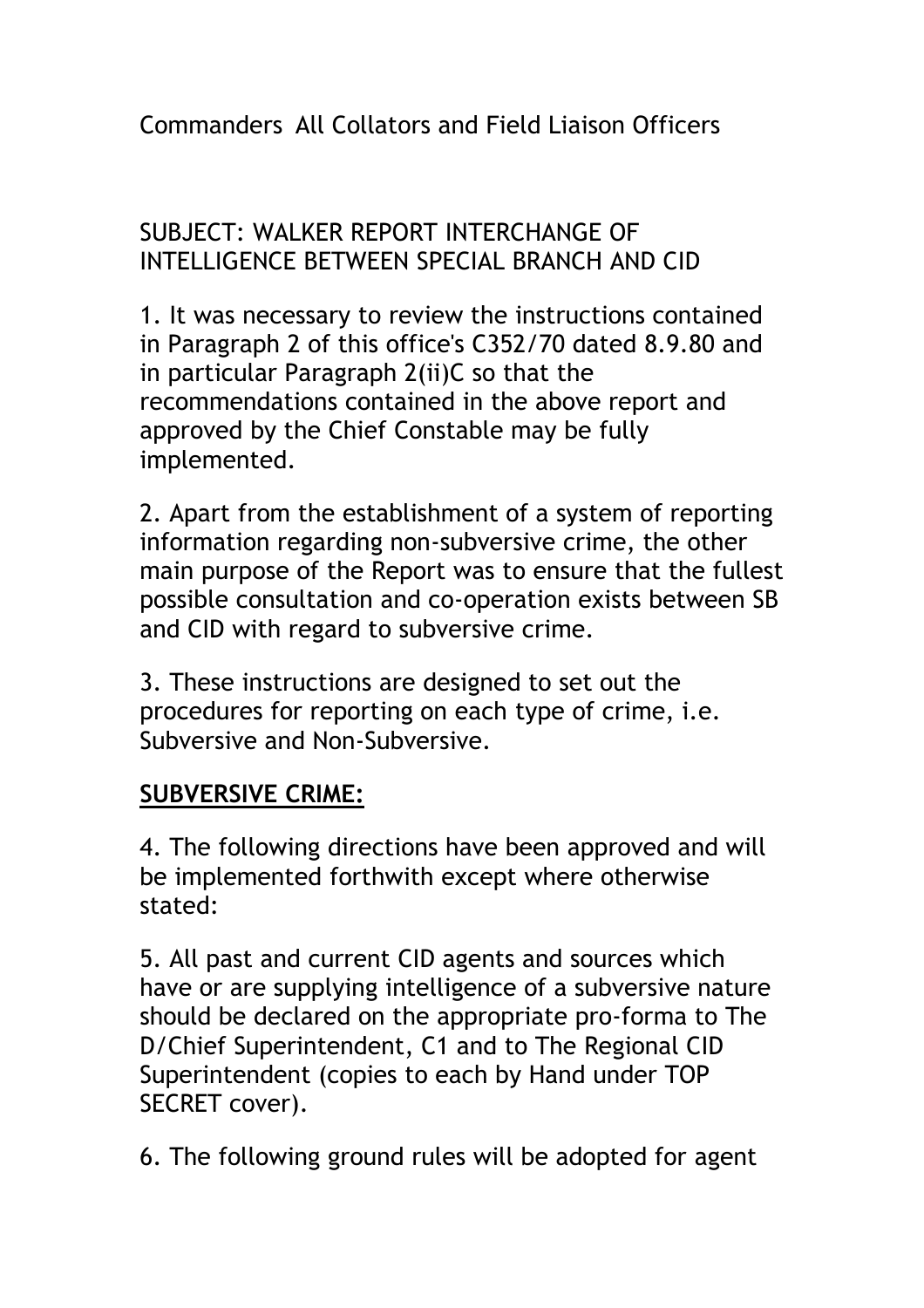handling:

(a) An agent or source reporting on subversive organisations should be handled by Special Branch. (b) If (a) is not possible the agent should be handled and reported on jointly by CID and SB, even though the latter's role be purely advisory.

(c) All intelligence obtained relating to subversives or subversive crime will be reported on Form SB 50 - in the case of joint handling as outlined at (b) above with colocated SB.

7. Were 6(b) is applicable extra copies will be forwarded to:

(1) D/Chief Superintendent, C1 (2) D/Superintendent, C1(1) (3) The Regional CID D/Superintendent I/c of Officer of origin and (4) The person i/c of the office of the CID Officer of origin.

8. When Form SB 50 is used for reporting on subversives as in the case of  $6(a)$ , (b) above the preparation, handling and passage of these documents will be the responsibility of Special Branch including that of copies to CID as listed above.

9. There are two points to be stressed in relation to the reporting of subversive intelligence:

(1) When Form SB 50 is used rather than a CID 50 and the preparation, handling and passage of these documents is vested in Special Branch these factors alone should assist both Departments in ensuring full co-operation and consultation at the various levels.

(2) It will be unnecessary for CID to undertake the very involved work in the preparation, handling and passage of these classified documents and avoid the setting up of another channel (apart from SB) of reporting on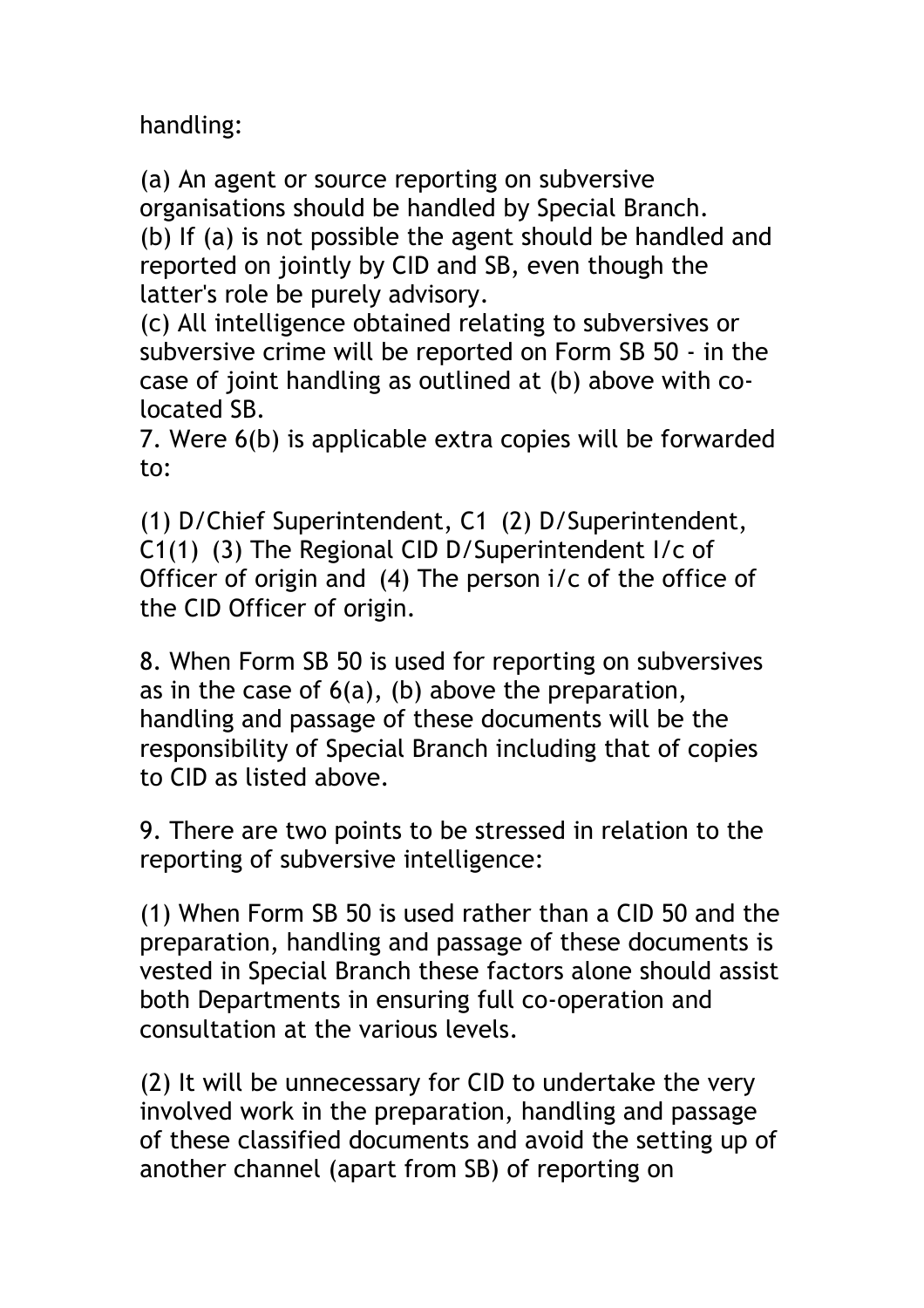subversives which would have had the reverse effect to that intended.

10. Supervisory ranks will be responsible for the full implementation of these directions. Any difficulties which may arise should immediately be brought to the attention of Chief Superintendent C1 through the normal chain of Command.

## **NON-SUBVERSIVE CRIME:**

11. Form CID 50 will be used by CID personnel for reporting on clearly non-subversive crime. Dissemination as listed on the form or at the discretion of the CID Officer in charge.

12. Where a report contains both elements, i.e. subversive and non-subversive or where the persons involved are suspected or known to have a previous subversive trace, form SB 50 should be used and disseminated accordingly by agreement with co-located SB.

## 13. Ultra Sensitive Intelligence touching on Internal **Security**

Intelligence in this category which is clearly of a highly sensitive nature will be handled and disseminated with discretion by the Officer of Origin.

14. It will be the responsibility of all personnel who are furnished with copies of Form SB 50 and/or CID 50s, to make provisions for their proper security. Such documents should not be left lying around when not in use and should not be photocopied in whole or in part without the authority of the officer in charge.

15. The attention of all personnel is drawn to the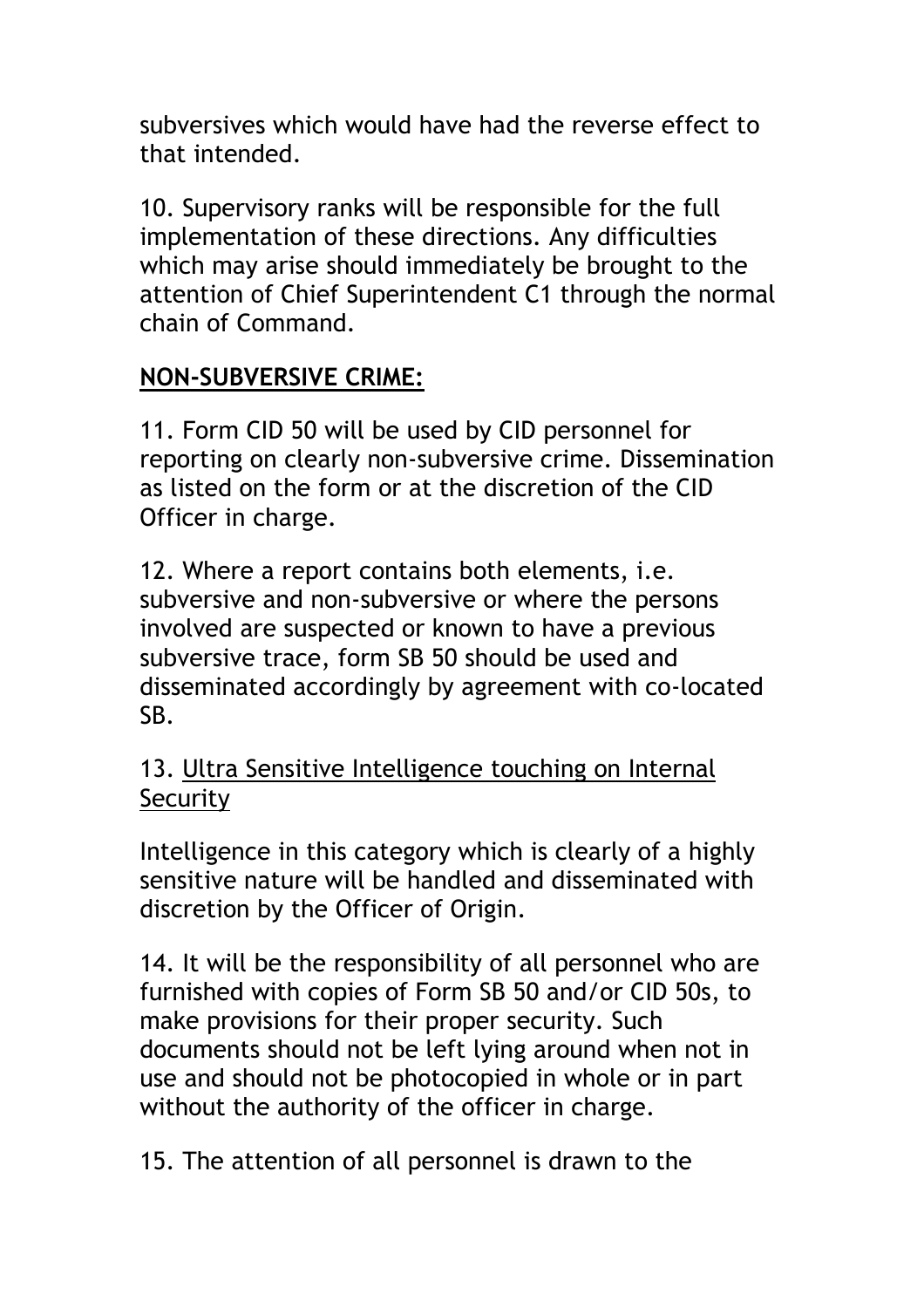instructions contained in the Restricted Memo 13/75 dated 25.9.1975 and headed 'Security of Documents' issued to all Chief Officers, Chief Superintendents, Chief Inspector, Inspectors and persons I/c of Stations and also this office directions dated 29.10.80 issued to C1 personnel.

These should be attached to this directive and used extensively for instructional purposes within this Department.

Informant Reference No - Certain regular informants will be allocated a reference number at Headquarters. This number will be used by Officer of Origin on all CID 50 reports emanating from that particular informant.

Casual Contact Identification - A casual contact should be identified by the Officer of Origin by means of an alias or nickname and this should be used in all subsequent reports emanating from that particular informant. Should a casual contact become a 'regular' contact they should be considered for 'registration' at Headquarters.

# **PART 1**

#### Assessment Codes

A-F relates to the informant only

A - Completely reliable. B - Usually reliable. C - Fairly reliable. D - Not usually reliable. E - Unreliable. F - Reliability unknown.